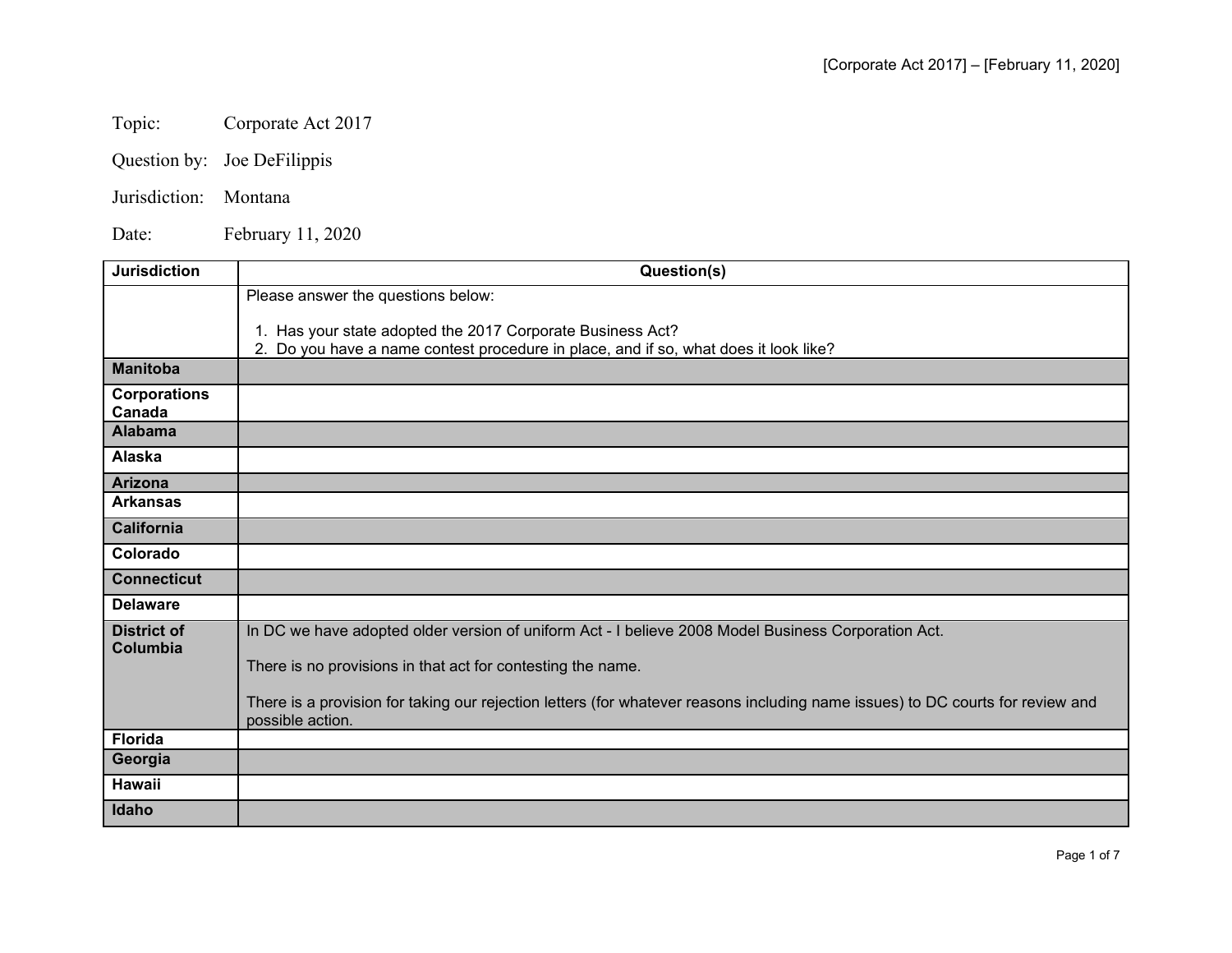| <b>Jurisdiction</b> | Question(s)                                                                                                                                                                                                                                                                                                                                                                                                       |
|---------------------|-------------------------------------------------------------------------------------------------------------------------------------------------------------------------------------------------------------------------------------------------------------------------------------------------------------------------------------------------------------------------------------------------------------------|
|                     | Please answer the questions below:                                                                                                                                                                                                                                                                                                                                                                                |
|                     | 1. Has your state adopted the 2017 Corporate Business Act?<br>2. Do you have a name contest procedure in place, and if so, what does it look like?                                                                                                                                                                                                                                                                |
| <b>Illinois</b>     |                                                                                                                                                                                                                                                                                                                                                                                                                   |
| Indiana             | Indiana has adopted a pro-management version of the Revised Model Business Corporation Act entitled the "Indiana Business<br>Corporation Law" ("IBCL").<br>We then adopted the following acts (Hub/META) to update the IBCL. There are official comments that do a good job                                                                                                                                       |
|                     | explaining why the uniform acts were adopted and the limitations of those acts in relation to the IBCL.<br>Uniform Business Organizations Administrative Provisions Act (2018) Uniform Business Organization Transactions Act                                                                                                                                                                                     |
|                     | We do not have a name contest procedure. We strictly follow distinguishable on the record.                                                                                                                                                                                                                                                                                                                        |
| <b>lowa</b>         |                                                                                                                                                                                                                                                                                                                                                                                                                   |
| <b>Kansas</b>       |                                                                                                                                                                                                                                                                                                                                                                                                                   |
| Kentucky            |                                                                                                                                                                                                                                                                                                                                                                                                                   |
| Louisiana           | 1. Has your state adopted the 2017 Corporate Business Act? In 2015,<br>Louisiana enacted the Business Corporation Act, which is based on the Model<br>Business Corporation Act. This act replaced the chapter that was previously<br>known as the "Business Corporation Law".<br>2. Do you have a name contest procedure in place, and if so, what does<br>it look like? We do not have a Name Contest procedure. |
| <b>Maine</b>        |                                                                                                                                                                                                                                                                                                                                                                                                                   |
| <b>Maryland</b>     |                                                                                                                                                                                                                                                                                                                                                                                                                   |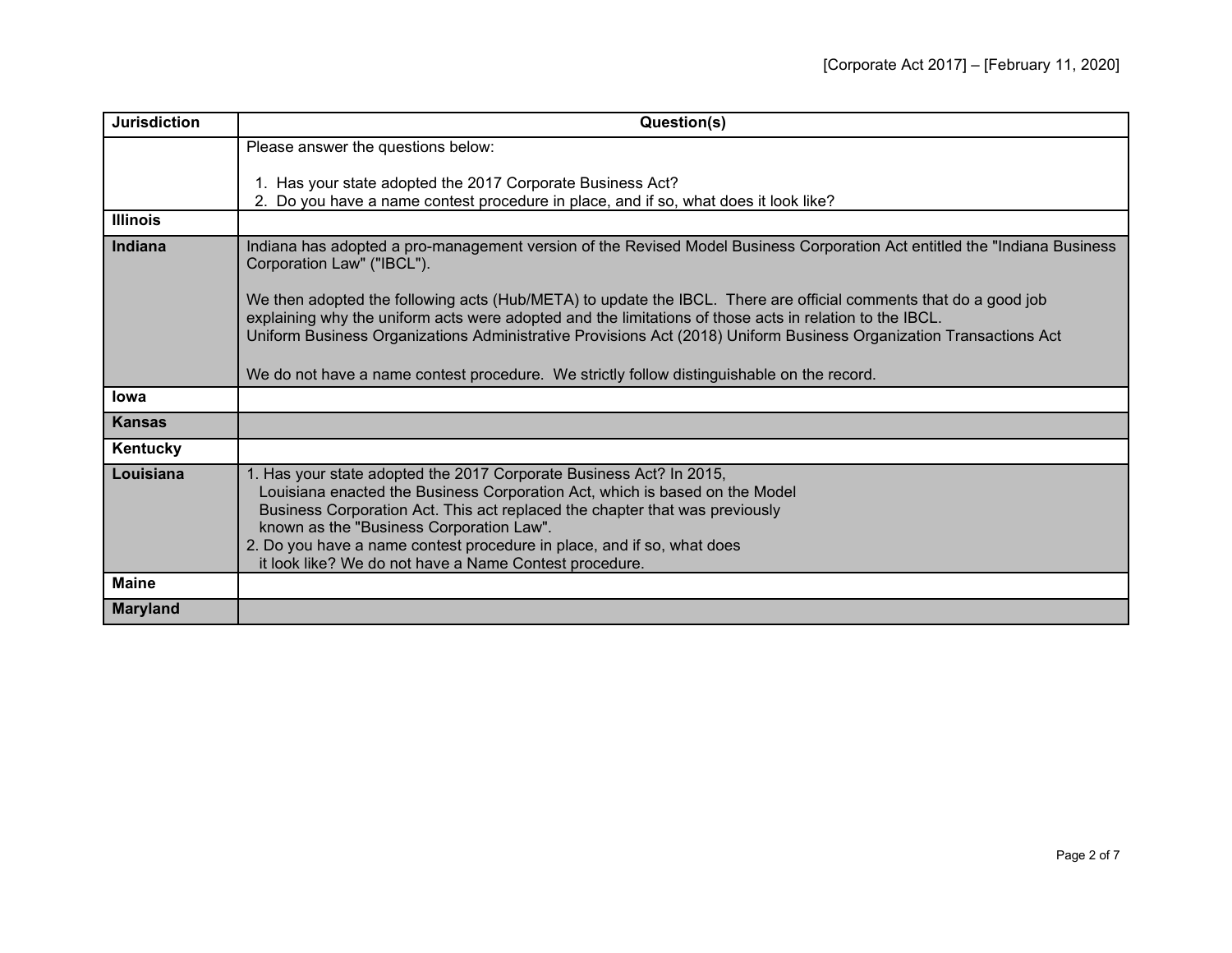| <b>Jurisdiction</b>  | Question(s)                                                                                                                                                                                                                                                                                                                                                                                                                                                                                                                      |
|----------------------|----------------------------------------------------------------------------------------------------------------------------------------------------------------------------------------------------------------------------------------------------------------------------------------------------------------------------------------------------------------------------------------------------------------------------------------------------------------------------------------------------------------------------------|
|                      | Please answer the questions below:                                                                                                                                                                                                                                                                                                                                                                                                                                                                                               |
|                      | 1. Has your state adopted the 2017 Corporate Business Act?<br>2. Do you have a name contest procedure in place, and if so, what does it look like?                                                                                                                                                                                                                                                                                                                                                                               |
| <b>Massachusetts</b> | The Massachusetts Business Corporations Act was enacted in 2004 and is based on the 1984 Revised Model Business<br>Corporation Act with customization for MA law.                                                                                                                                                                                                                                                                                                                                                                |
|                      | The Massachusetts General Law c. 156D, ?4.01(e) provides this office authority to hold name hearings on corporate entities.<br>When someone wishes to challenge the name of a new corporation or an amendment to a name, they file their protest in<br>writing to our office. The name challenge must be protested within 90 days of the entity being formed or the amendment to the<br>name being approved. We then assign a hearing officer, who will schedule a hearing between the parties to be conducted in<br>our office. |
|                      | Upon completion of the hearing the hearing officer weighs the evidence and renders their decision in writing, generally within<br>30 days of the hearing. Each party is afforded thirty (30) days from the issuance of the decision to appeal this decision to the<br>Superior Court here in MA.                                                                                                                                                                                                                                 |
|                      | In instances where the hearing officer finds for the complainant and the hearing is finalized (either at the conclusion of the 30<br>days or at the close of the superior court proceedings) the name is revoked. The entity must then file an amendment to its<br>name with our office.                                                                                                                                                                                                                                         |
|                      | Currently, Massachusetts law only permits a challenge to corporate names. All other name challenges must be brought to the<br>superior court.                                                                                                                                                                                                                                                                                                                                                                                    |
|                      | Nonprofit name challenges are brought pursuant to Massachusetts General Law c.156B, ?11(b). The only difference<br>procedurally in these instances is that the protest must be presented within 30 days of the date when the articles of<br>organization or articles of amendment are filed.                                                                                                                                                                                                                                     |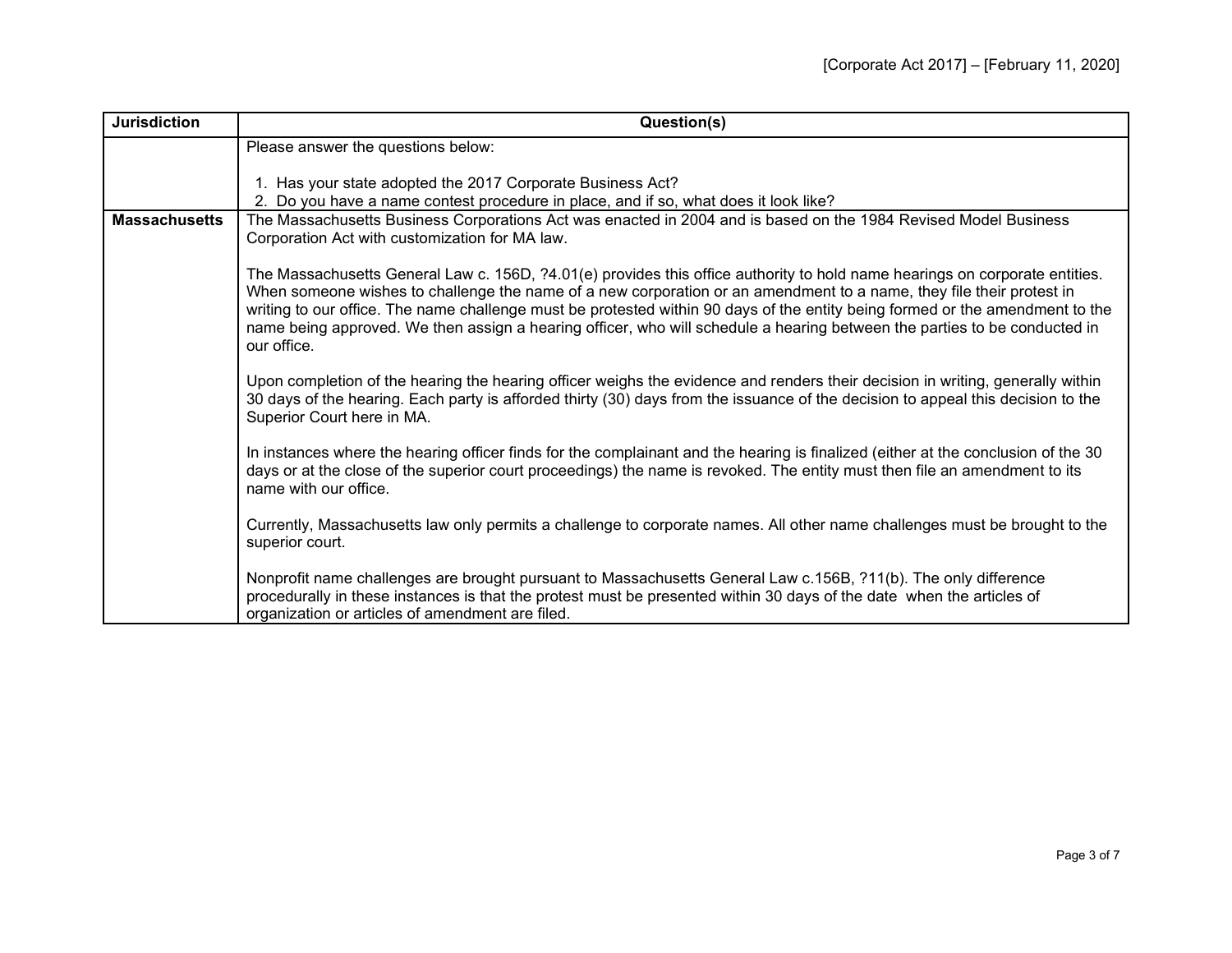| <b>Jurisdiction</b> | Question(s)                                                                                                                                                                                                                                                                                                                                                                                                                                                                                                                                                                                                                                                                                                                                               |
|---------------------|-----------------------------------------------------------------------------------------------------------------------------------------------------------------------------------------------------------------------------------------------------------------------------------------------------------------------------------------------------------------------------------------------------------------------------------------------------------------------------------------------------------------------------------------------------------------------------------------------------------------------------------------------------------------------------------------------------------------------------------------------------------|
|                     | Please answer the questions below:                                                                                                                                                                                                                                                                                                                                                                                                                                                                                                                                                                                                                                                                                                                        |
|                     | 1. Has your state adopted the 2017 Corporate Business Act?                                                                                                                                                                                                                                                                                                                                                                                                                                                                                                                                                                                                                                                                                                |
|                     | 2. Do you have a name contest procedure in place, and if so, what does it look like?                                                                                                                                                                                                                                                                                                                                                                                                                                                                                                                                                                                                                                                                      |
| <b>Michigan</b>     | 1. Has your state adopted the 2017 Corporate Business Act?                                                                                                                                                                                                                                                                                                                                                                                                                                                                                                                                                                                                                                                                                                |
|                     | No, the Michigan Business Corporation<br>Act <https: ?url="http%3A%2F%2Flegislature.mi.gov%2Fdoc.aspx%3Fmcl-act-284-of-&lt;br" nam12.safelinks.protection.outlook.com="">1972&amp;data=02%7C01%7Cpviverto%40azsos.gov%7Cc0ecff711f4d4914219c08d7aff4f927%7Cb4494a03f26d475dba413<br/>9871e763531%7C1%7C0%7C637171339008921842&amp;sdata=hb7pxFgbY%2FxH%2BH79iBgxlGM2NuuA2tdpfaTa1QLh%<br/>2BT4%3D&amp;reserved=0&gt; has not been revised to adopt the 2016 Model Business Corporation Act amendments. The<br/>Michigan Business Corporation Act was enacted in 1972. It is based in part on the Model Business Corporation Act, but also<br/>other sources.</https:>                                                                                     |
|                     | There is a very small MBCA Enactment<br>Map <https: ?url="https%3A%2F%2Fwww.americanbar.org%2Fgroups%2Fbusiness" i<br="" nam12.safelinks.protection.outlook.com="">aw%2Fcommittees%2Fcorplaws%2F&amp;data=02%7C01%7Cpviverto%40azsos.gov%7Cc0ecff711f4d4914219c08d7aff4f92<br/>7%7Cb4494a03f26d475dba4139871e763531%7C1%7C0%7C637171339008921842&amp;sdata=xyuOgNME1jgEagpKyNL%<br/>2F8RwLzucOX93xWkvl2YAM0fw%3D&amp;reserved=0&gt; on the ABA's website. After zooming in, it appears that as of June<br/>11, 2019, the states that have adopted the 2016 Revision are: Alabama, Florida, Idaho, Montana, and Virginia. It indicates that<br/>Model Act states with the revision under review are: Connecticut, Iowa, Kentucky, and Washington.</https:> |
|                     | 1. Do you have a name contest procedure in place, and if so, what does it look like?                                                                                                                                                                                                                                                                                                                                                                                                                                                                                                                                                                                                                                                                      |
|                     | No, Michigan follows "distinguishable on the record."                                                                                                                                                                                                                                                                                                                                                                                                                                                                                                                                                                                                                                                                                                     |
| <b>Minnesota</b>    | No. Our act (for which I was, a long time ago, the Reporter- the chief drafter) was adopted in 1981 and draws from a<br>1)<br>variety of sources, including but not limited by any means to the then Model Business Corporation Act but also acts of many<br>other states.                                                                                                                                                                                                                                                                                                                                                                                                                                                                                |
|                     | No, but we did back in the last century, and then we repealed it. If you want to see that see section 5.22 on the<br>2)                                                                                                                                                                                                                                                                                                                                                                                                                                                                                                                                                                                                                                   |
|                     | last two pages at this link:<br>https://nam12.safelinks.protection.outlook.com/?url=https%3A%2F%2Fwww.revisor.mn.gov%2Fstatutes%2F1990                                                                                                                                                                                                                                                                                                                                                                                                                                                                                                                                                                                                                    |
|                     | %2Fcite%2F5%2Fpdf&data=02%7C01%7Cpviverto%40azsos.gov%7Cc0fd59afeeef4019c09408d7afe9ee04%                                                                                                                                                                                                                                                                                                                                                                                                                                                                                                                                                                                                                                                                 |
|                     | 7Cb4494a03f26d475dba4139871e763531%7C1%7C0%7C637171291586583274&sdata=O%2BDsgjJtZL3KX                                                                                                                                                                                                                                                                                                                                                                                                                                                                                                                                                                                                                                                                     |
|                     | ajgouF1c4e0fHOS4b4hweMVM0GHZHs%3D&reserved=0                                                                                                                                                                                                                                                                                                                                                                                                                                                                                                                                                                                                                                                                                                              |
| <b>Mississippi</b>  |                                                                                                                                                                                                                                                                                                                                                                                                                                                                                                                                                                                                                                                                                                                                                           |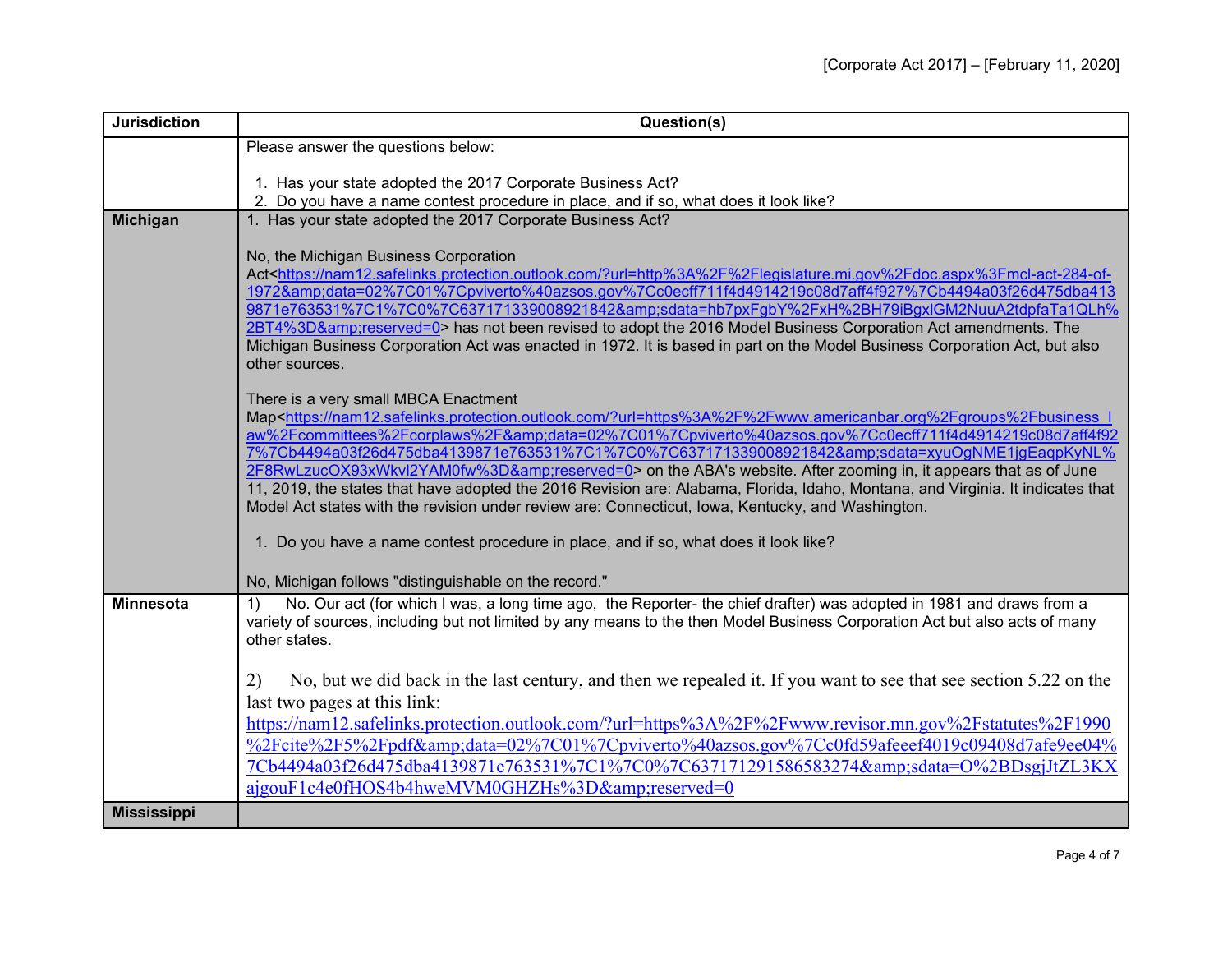| <b>Jurisdiction</b>   | Question(s)                                                                                                                                                                                                                                                                                                                                                                                                                                                                              |
|-----------------------|------------------------------------------------------------------------------------------------------------------------------------------------------------------------------------------------------------------------------------------------------------------------------------------------------------------------------------------------------------------------------------------------------------------------------------------------------------------------------------------|
|                       | Please answer the questions below:                                                                                                                                                                                                                                                                                                                                                                                                                                                       |
|                       | 1. Has your state adopted the 2017 Corporate Business Act?                                                                                                                                                                                                                                                                                                                                                                                                                               |
|                       | 2. Do you have a name contest procedure in place, and if so, what does it look like?                                                                                                                                                                                                                                                                                                                                                                                                     |
| <b>Missouri</b>       |                                                                                                                                                                                                                                                                                                                                                                                                                                                                                          |
| <b>Montana</b>        |                                                                                                                                                                                                                                                                                                                                                                                                                                                                                          |
| <b>Nebraska</b>       |                                                                                                                                                                                                                                                                                                                                                                                                                                                                                          |
| <b>Nevada</b>         |                                                                                                                                                                                                                                                                                                                                                                                                                                                                                          |
| <b>New Hampshire</b>  |                                                                                                                                                                                                                                                                                                                                                                                                                                                                                          |
| <b>New Jersey</b>     |                                                                                                                                                                                                                                                                                                                                                                                                                                                                                          |
| <b>New Mexico</b>     |                                                                                                                                                                                                                                                                                                                                                                                                                                                                                          |
| <b>New York</b>       |                                                                                                                                                                                                                                                                                                                                                                                                                                                                                          |
| <b>North Carolina</b> | The current North Carolina Business Corporation Act is based upon the Revised Model Business Corporation Act (1984) and I<br>am not familiar with a name contest procedure.                                                                                                                                                                                                                                                                                                              |
| <b>North Dakota</b>   | 1. Has your state adopted the 2017 Corporate Business Act? No.<br>2. Do you have a name contest procedure in place, and if so, what does it look like? Only as follows: A disagreeing party<br>whose proposed name we have rejected may cite the reasons for disagreement and request reconsideration. A party may<br>also seek a court order establishing the prior right of the applicant to use of the name.                                                                          |
| Ohio                  |                                                                                                                                                                                                                                                                                                                                                                                                                                                                                          |
| <b>Oklahoma</b>       |                                                                                                                                                                                                                                                                                                                                                                                                                                                                                          |
| Oregon                |                                                                                                                                                                                                                                                                                                                                                                                                                                                                                          |
| Pennsylvania          | I am embarrassed to say that I am not sure how much of the Model Business Corporation Act we have adopted to date as part<br>of the Pennsylvania Business Corporation Law (BCL). Like other states, we have also adopted the META/hub components to<br>update the BCL. We are looking at some amendment to the BCL right now that are patterned after the Model Business<br>Corporation Act (2016 Revision). The proposed amendments relate to ratification of defective entity actions. |
|                       | We do not have a name contest procedure, as have followed the "distinguishable on the record" name standard for many<br>moons.                                                                                                                                                                                                                                                                                                                                                           |
| <b>Rhode Island</b>   |                                                                                                                                                                                                                                                                                                                                                                                                                                                                                          |
| <b>South Carolina</b> |                                                                                                                                                                                                                                                                                                                                                                                                                                                                                          |
| <b>South Dakota</b>   |                                                                                                                                                                                                                                                                                                                                                                                                                                                                                          |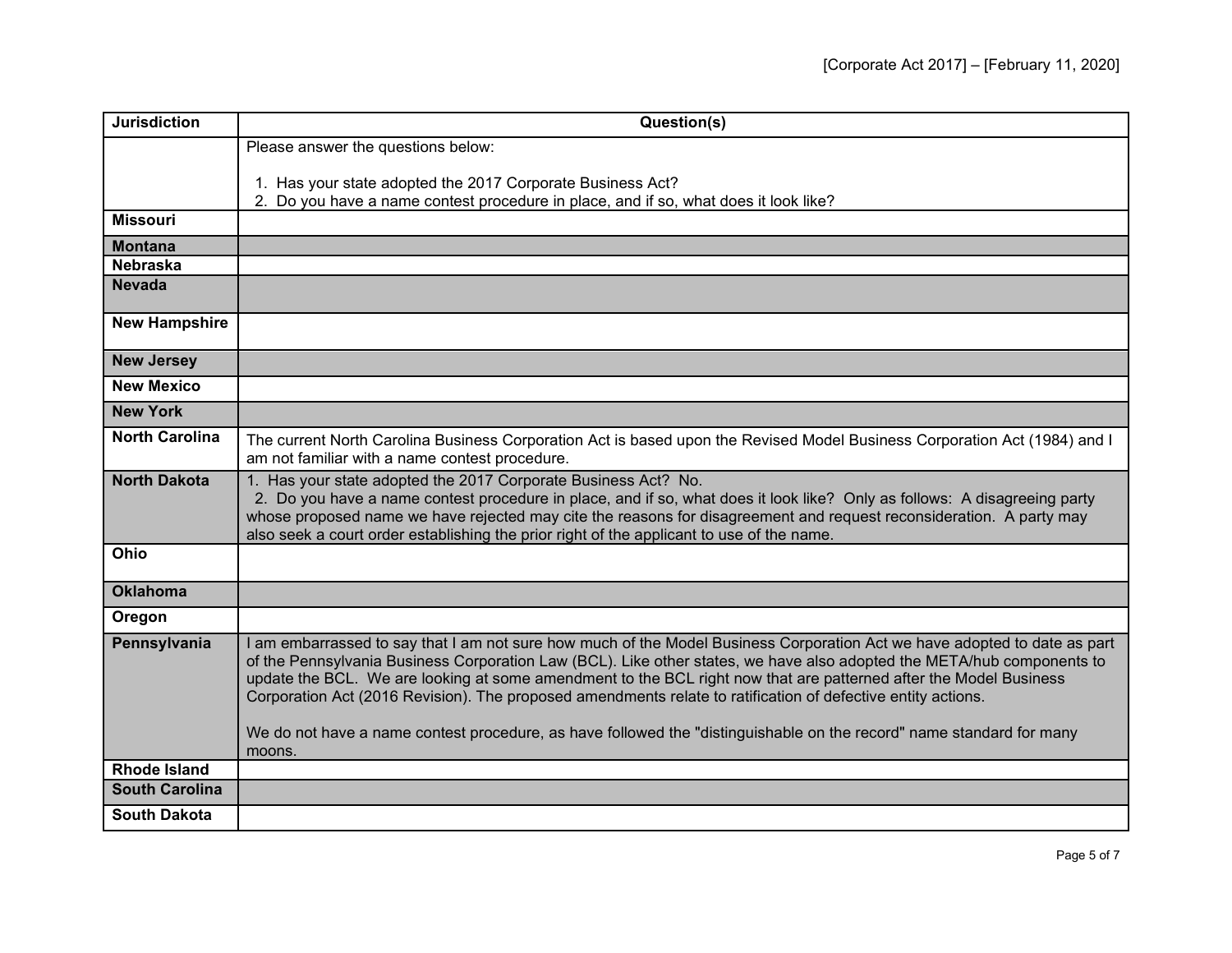| <b>Jurisdiction</b>  | Question(s)                                                                                                                                        |
|----------------------|----------------------------------------------------------------------------------------------------------------------------------------------------|
|                      | Please answer the questions below:                                                                                                                 |
|                      | 1. Has your state adopted the 2017 Corporate Business Act?<br>2. Do you have a name contest procedure in place, and if so, what does it look like? |
| <b>Tennessee</b>     |                                                                                                                                                    |
| <b>Texas</b>         |                                                                                                                                                    |
| <b>Utah</b>          |                                                                                                                                                    |
| Vermont              |                                                                                                                                                    |
| Virginia             |                                                                                                                                                    |
| Washington           |                                                                                                                                                    |
| <b>West Virginia</b> |                                                                                                                                                    |
| Wisconsin            |                                                                                                                                                    |
| Wyoming              |                                                                                                                                                    |

## **Additional comments:**

## **Full text of email:**

Good Afternoon-

Please answer the questions below:

- 1. Has your state adopted the 2017 Corporate Business Act?
- 2. Do you have a name contest procedure in place, and if so, what does it look like?

## Thanks in advance!

[\[cid:image001.png@01D31021.3087D5D0\]](cid:image001.png@01D31021.3087D5D0)